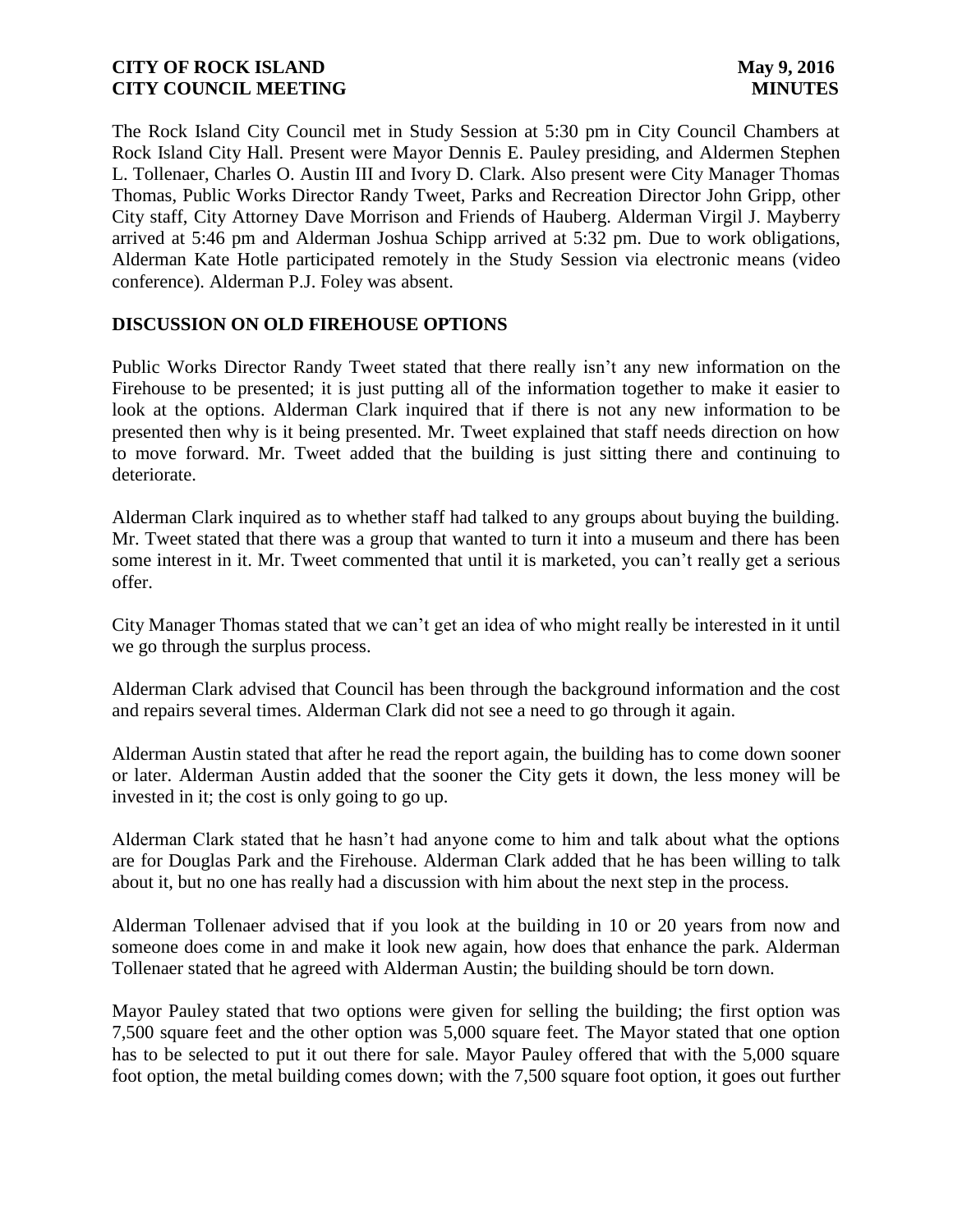in the park. Mayor Pauley added that any of these options would require that it is put up for review first.

Alderman Hotle stated that the City should at least try and sell the property.

City Manager Thomas indicated that Council approved the demolition of the building last year; it was brought back a year later because there were not enough funds to do it. Mr. Thomas added that Council decided that they would not pursue it. Mr. Thomas commented that staff did come back to Council in a study session and presented the option to sell the building but there was no consensus. Mr. Thomas stated that he has talked to the Parks Director and had discussions with some of the board members and they consider Douglas Park and the Firehouse to be two separate issues. Mr. Thomas commented that Douglas Park along with the other parks will be addressed when we get further into having a discussion about the Ballard-King study. Mr. Thomas further discussed this issue.

Alderman Clark stated that the residents in the First Ward do not think that the Firehouse and Douglas Park are two separate issues. Alderman Clark requested to have discussions with the public and get their input.

Alderman Hotle stated that she got the impression from the last discussion that there were at least four Aldermen that wanted to support putting the building up for sale. Mayor Pauley advised that at that time, no one came up with a true choice; there was no consensus.

Alderman Schipp stated that last time, the majority of five Council members did not support funding for the Shive-Hattery study and the majority of Council was not interested in demolition of this building. Alderman Schipp stated that it was his understanding from that meeting that the next thing Council would see would be a written proposal for the sale of the property. Alderman Schipp further discussed this item.

Alderman Clark inquired as to which option staff would recommend. Mayor Pauley advised that his recommendation would be the 7,500 square foot option because you don't want to tear down the metal building.

Mr. Tweet referred to the visual of the property in regards to the two options. Mr. Tweet stated that the 7,500 square foot option doesn't interfere with the metal building, but you really can't have parking there. Mr. Tweet and Council further discussed this subject.

City Manager Thomas inquired upon City Attorney Morrison that if Council decides on the 7,500 square foot option then what would be the next step in the process. City Attorney Morrison advised that the next step would be to determine whether the City is going to declare it as surplus property and if so, then there would have to be the same type of hearings where the public would have the opportunity to give their input.

Mayor Pauley stated that before any option is put up for sale, Alderman Clark wants a hearing to let all the people come in and state what they want to do.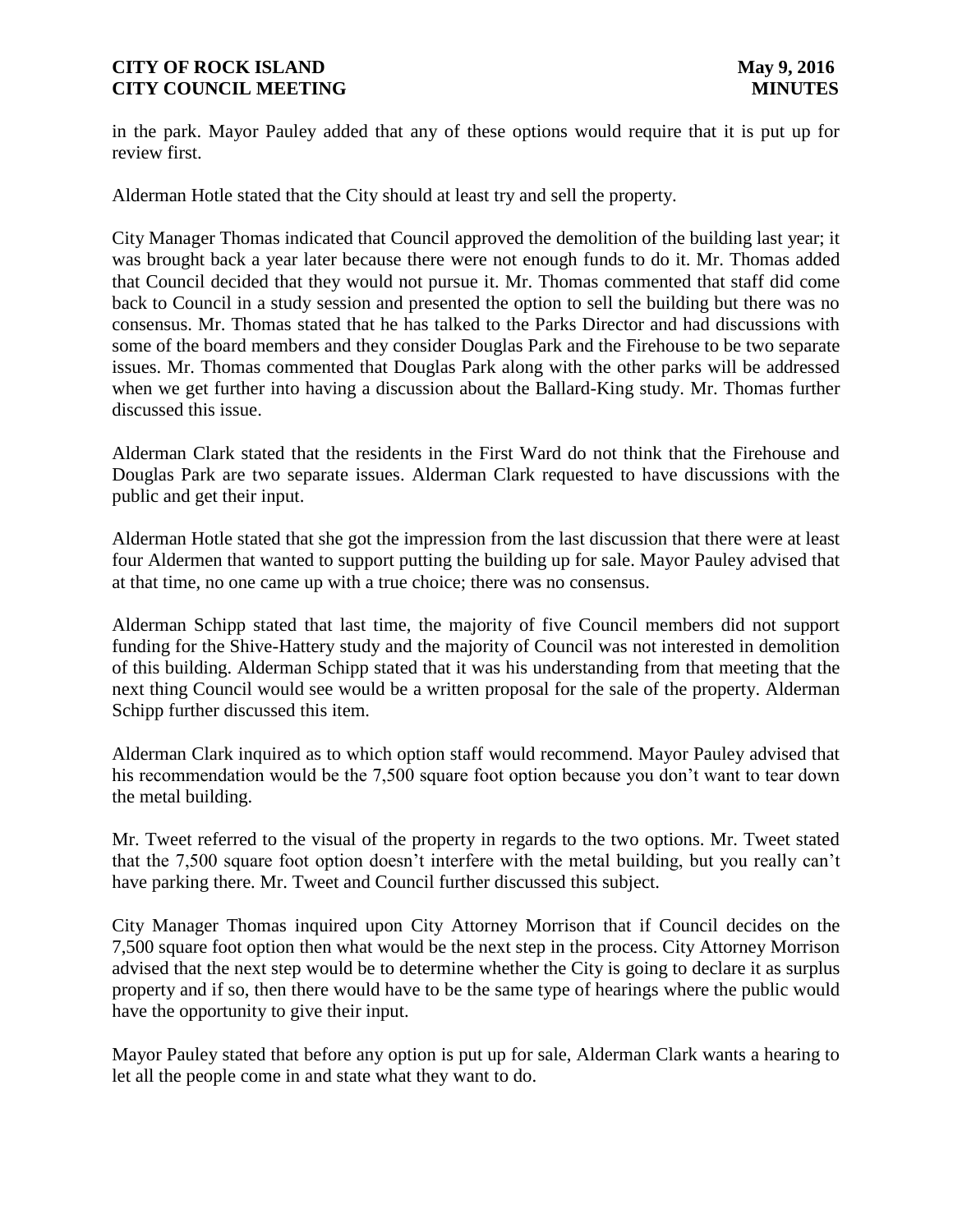City Manager Thomas stated that if Council wants this building to be included as part of the discussion for Parks and Recreation and all of the facilities then it can be done. Council further discussed this subject as it related to when a study session would be held.

Alderman Schipp stated that he was looking at a possible private buyer taking the project on with their finances for probably some type of community space or residence. Alderman Austin discussed cost as it related to the amount of money a private buyer would have to invest in repairs after they bought the building.

Mayor Pauley inquired upon Chief Building Official Tom Ayers as to whether the building needs to be fenced off as a precautionary measure. Mr. Ayers stated that it is not at the point where it needs to be fenced off at this time, but the first floor needs to be secured.

Alderman Tollenaer stated that this will be an extensive process; it will take time to have the hearings and input and it will be a while before it is up for sale.

Alderman Schipp recommended having a community discussion on this item as soon as possible and not necessarily wait for the parks discussion. Alderman Schipp commented that there could be an ad-hoc meeting at the Martin Luther King Center with City staff, community leaders and the neighbors. Alderman Schipp further discussed this subject.

Mayor Pauley stated that Alderman Clark wants the whole Parks discussion and Firehouse discussion at the same time. City Manager Thomas stated that staff will move quickly on this. Mayor Pauley requested that Parks and Recreation Director John Gripp go ahead and work on the plan. Alderman Austin discussed the initial Parks Plan with Mr. Gripp and asked Mr. Gripp to share the plan with Alderman Clark.

## **UPDATE ON CIP FOR HAUBERG CENTER**

Parks and Recreation Director John Gripp updated Council on the capital improvements for the Hauberg Center. Mr. Gripp discussed the immediate concerns for Hauberg, which included; tuck pointing, in-house tulip fountain, emergency window restoration and full house restoration. Mr. Gripp noted that \$16,000.00 has been budgeted for tuck pointing, and \$5,000.00 for the tulip fountain. Mr. Gripp advised that they have to come up with \$9,000.00 for the emergency window restoration. Mr. Gripp noted that the total cost for the window restoration is approximately \$120,000.00.

Next, Mr. Gripp discussed repairs and costs for Hauberg in the next two to five years. Various repairs and estimated costs discussed included; exterior painting with a cost of \$48,000.00; carpet replacement at \$20,000.00; sealing of parking lot for \$30,000.00; replacement of walks at \$25,000.00; and door frame replacement with a cost of \$3,000.00. Mr. Gripp discussed long term repairs and costs. Various long term repairs and costs discussed included; replacement of the roof for \$60,000.00; electrical rewiring with a cost of \$20,000.00; replacement of the garden for \$300,000.00; kitchen upgrade for \$30,000.00; repair of the basement for a cost of \$15,000.00; and repair of the  $2<sup>nd</sup>$  floor rooms at \$30,000.00. In addition, Mr. Gripp discussed the repairs and estimated costs for the Carriage House. Various repairs and costs discussed included tuck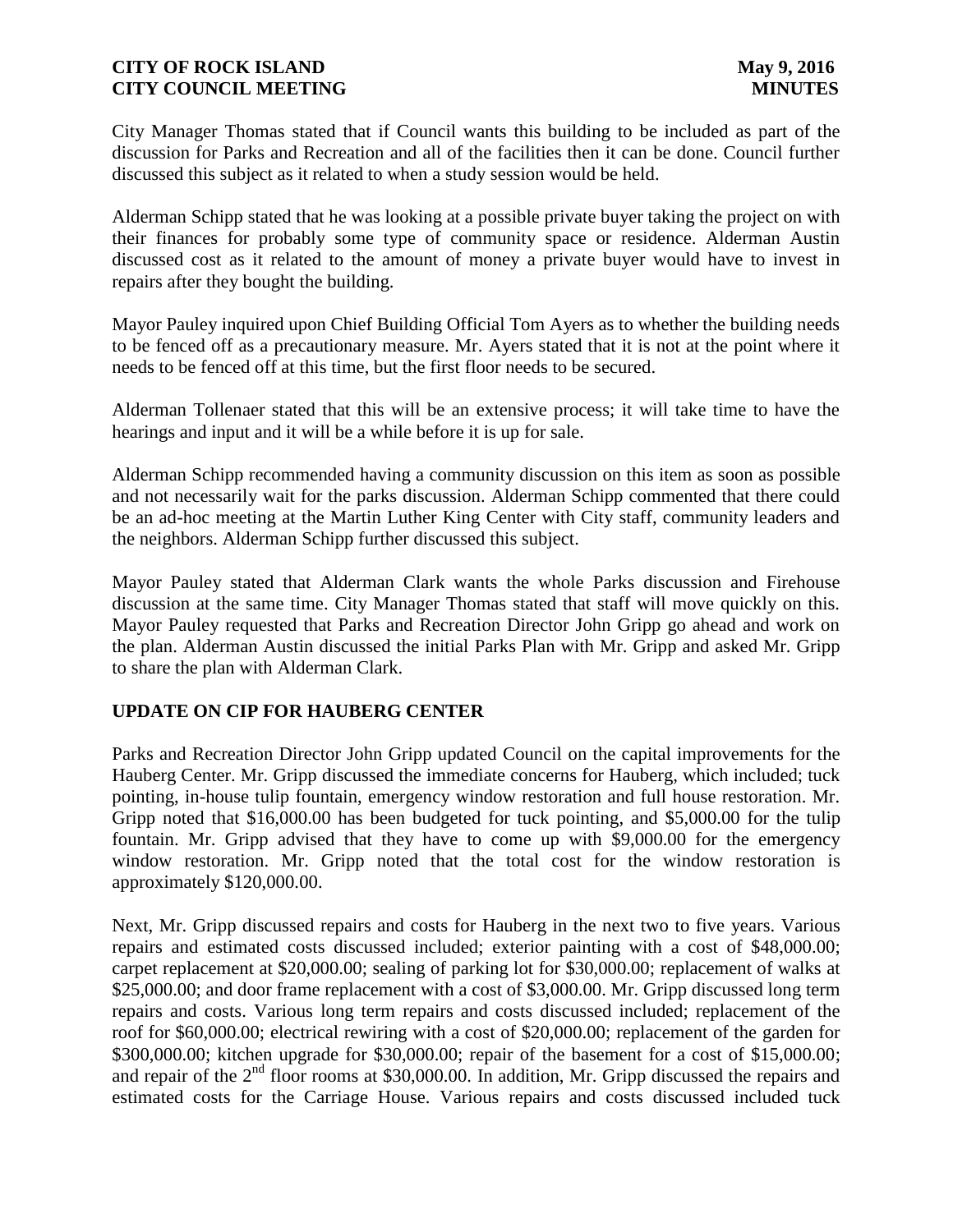pointing with a cost of \$16,000.00; window repair and replacement for \$30,000.00; plumbing repair with a cost of  $$30,000.00$  and  $3<sup>rd</sup>$  floor rehab with the estimated cost of  $$30,000.00$ . Council discussed the needed repairs and costs for the Hauberg Center and the Carriage House.

Mr. Gripp stated that last month on April  $20<sup>th</sup>$ , Hauberg was landmarked by the Preservation Commission. Mr. Gripp then reviewed the pros and cons of landmarking. Mr. Gripp advised that landmarking it formally recognizes the historical importance of Hauberg to the community and it may increase grant funding opportunities for being a landmarked site. Mr. Gripp added that it has the potential to stabilize or increase neighboring property values. Mr. Gripp indicated that a certificate of appropriateness (COA) must be obtained from the Preservation Commission prior to any work going on for the exterior of the buildings and the grounds and with that, there would be an impact of time because they only meet once a month to approve items. Mr. Gripp stated that with the increase in time, there is also a potential increase in expense. Mr. Gripp stated that anytime they want to move beds or paint the exterior, they would have to get approval to have that done. Council discussed the pros and cons of landmarking as well as the various repairs needed and costs for the Hauberg Center.

Deb Kuntzi, President of Friends of Hauberg stated that this organization is going to take the window restoration project on as a fundraiser. Ms. Kuntzi noted that the actual total amount on the window restoration is \$105,000.00. Ms. Kuntzi advised that for the first year, the immediate need is \$9,800.00. Ms. Kuntzi added that if they raise \$12,000.00 a year for 10 years, it will pay for all of the window restoration. Ms. Kuntzi commented that they have a lot of professional advisors with their organization and one of the individuals is a professional painter and he has offered to do the painting of the main house for an in-kind donation of \$28,000.00. Ms. Kuntzi noted that the Carriage House will be done next year.

Ms. Kuntzi stated that the same gentleman that will paint the main house will also restore the damaged panels in the interior of the house. Ms. Kuntzi discussed the woods behind Hauberg. Ms. Kuntzi commented that the Davey Tree Company has a community service program every year, and this year, they offered to do the program at Hauberg; they will take down 12 dangerous trees. Ms. Kuntzi added that members of their organization and the Boy Scouts will haul the wood away. It was noted that this will be an in-kind donation of \$2,500.00 from the Davey Tree Company. Ms. Kuntzi also discussed setting up a program for historical tours and a video for their website. Ms. Kuntzi stated that there are a lot of people that are doing a lot of pro bono work.

Alderman Austin discussed the woods cleanup as it related to the community volunteers in terms of insurance. Ms. Kuntzi commented that they just received their general liability insurance today and the City is named on the insurance. Ms. Kuntzi added that the group is still in the process of becoming a nonprofit organization.

Council and Ms. Kuntzi further discussed the cost of repairs needed for the inside and outside of the building. In addition, Council and Ms. Kuntzi discussed the landmark status in regards to the Hauberg Center.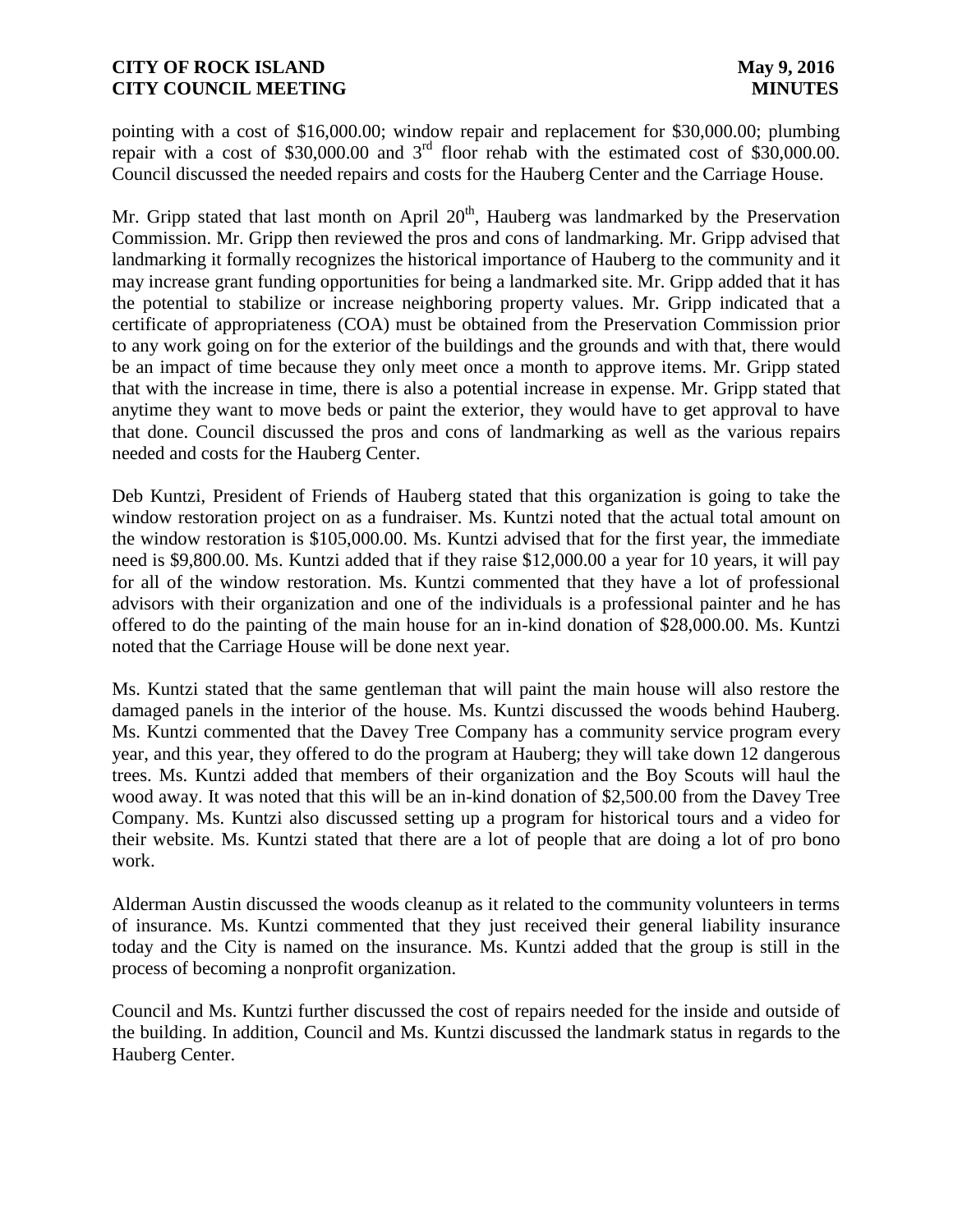Ms. Kuntzi stated that she was here tonight to ask Council's permission to work with the Parks and Recreation Department and move all of this forward. Council thanked Ms. Kuntzi and the group for all of their efforts. After more discussion, it was a consensus among Council for the Friends of Hauberg to move forward.

Council and Ms. Kuntzi also discussed the Hauberg Center as it related to the restrooms and plumbing issues and air-conditioning. Mr. Gripp discussed the purpose of the Carriage House.

Mr. Steve Scott, son of Anne Hauberg thanked Council on behalf of the family for the way this is moving forward. Mr. Scott stated that the Friends of Hauberg are comprised of members of this community and members of the Hauberg family. Mr. Scott added that they extend all across the United States and as far away as Australia. Mr. Scott further discussed this subject.

### **EXECUTIVE SESSION**

A motion was made by Alderman Clark and seconded by Alderman Schipp at 6:22 pm to recess to Executive Session on matters of Personnel, Property Acquisition and Litigation. The motion carried on a roll call vote. Those voting Aye being; Alderman Mayberry, Alderman Tollenaer, Alderman Hotle, Alderman Schipp, Alderman Austin and Alderman Clark; those voting No, none.

### **ADJOURNMENT**

Mayor Pauley reconvened the regular meeting at 6:37 pm. A motion made by Alderman Schipp and seconded by Alderman Clark to adjourn the meeting carried by the following Aye and No vote. Those voting Aye being; Alderman Mayberry, Alderman Tollenaer, Alderman Hotle, Alderman Schipp, Alderman Austin and Alderman Clark; those voting No, none. The meeting was adjourned at 6:38 pm.

 $\overline{\phantom{a}}$  , and the contract of the contract of the contract of the contract of the contract of the contract of the contract of the contract of the contract of the contract of the contract of the contract of the contrac

Aleisha L. Patchin, City Clerk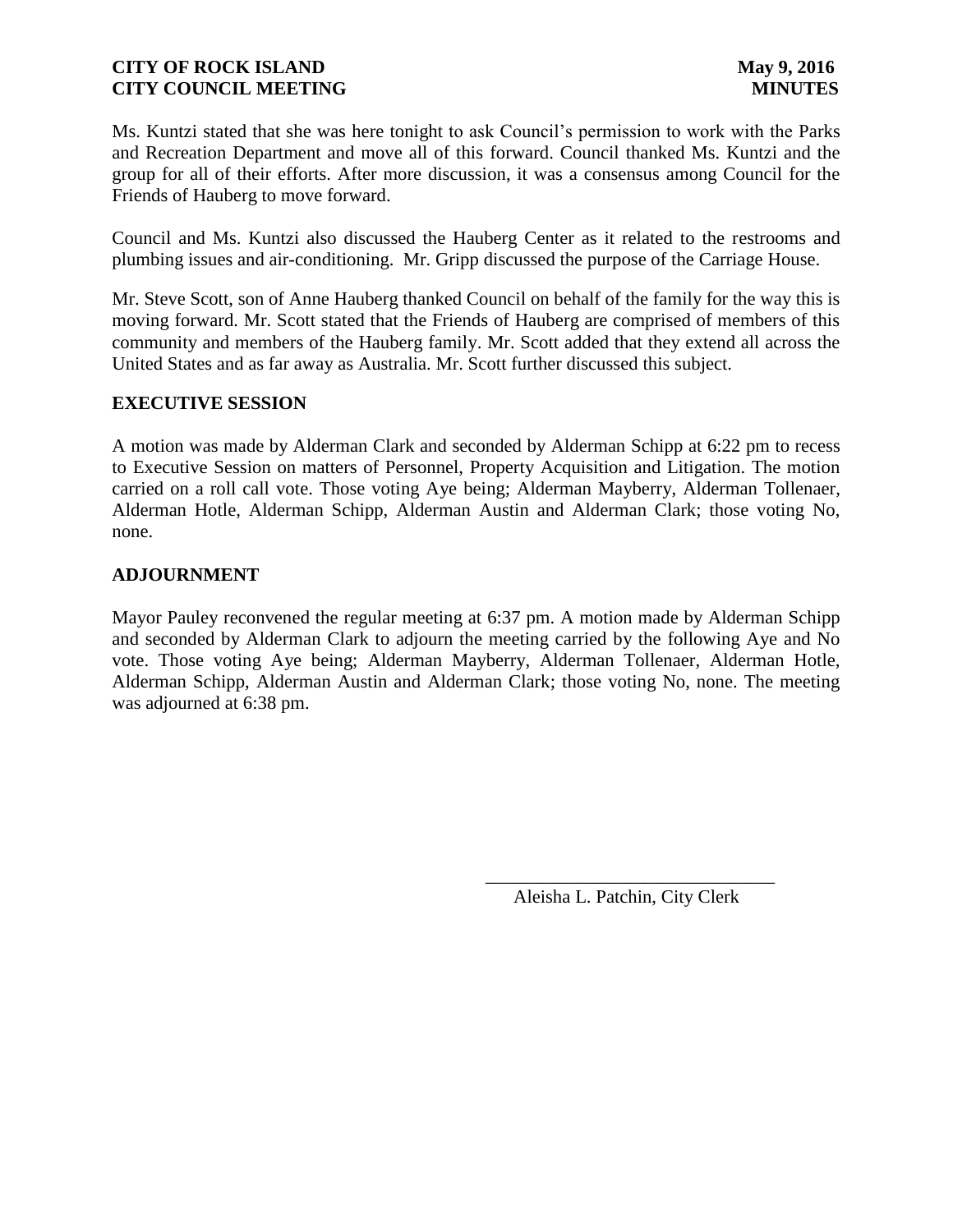Rock Island City Council met in regular session at 6:45 pm in Council Chambers of Rock Island City Hall. Present were Mayor Dennis E. Pauley presiding, and Aldermen Virgil J. Mayberry, Stephen L. Tollenaer, Joshua Schipp, Charles O. Austin III and Ivory D. Clark. Also present were City Manager Thomas Thomas and City Attorney Dave Morrison. Alderman Kate Hotle attended and participated remotely in the meeting via electronic means (video conference). Alderman P.J. Foley was absent.

Introductory Proceedings

Mayor Pauley called the meeting to order.

Mayor Pauley advised that Alderman Hotle notified the City through Aleisha Patchin, City Clerk that she would be required to be out of town for employment purposes and made a request to participate remotely per City ordinance. Mayor Pauley then inquired as to whether there was a motion to allow Alderman Hotle to participate in the Council meeting remotely.

It was moved by Alderman Austin and seconded by Alderman Schipp to allow Alderman Hotle to participate in the Council meeting remotely. The motion carried by the following Aye and No vote; those voting Aye being; Alderman Mayberry, Alderman Tollenaer, Alderman Schipp, Alderman Austin and Alderman Clark; those voting No, none.

Mayor Pauley led in the Pledge of Allegiance. Alderman Clark gave the Invocation.

### Agenda Item #5 **Minutes of the meeting of May 2, 2016.**

A motion was made by Alderman Austin and seconded by Alderman Schipp to approve the Minutes of the meeting of May 2, 2016 as printed. The motion carried by the following Aye and No vote; those voting Aye being; Alderman Mayberry, Alderman Tollenaer, Alderman Hotle, Alderman Schipp, Alderman Austin and Alderman Clark; those voting No, none.

### Agenda Item #6 **Update Rock Island by Mayor Pauley.**

Race around the City of Rock Island on Sunday, May 22, 2016 at 10:00 am. Mayor Pauley stated that the Amazing Race will have participants completing physical, mental and fun tasks in search of clues around the City. A team consists of 2-5 people and is \$20 per person, which includes a tshirt. The Mayor commented that check-in and start of the race will be at Schwiebert Riverfront Main Stage. For more details and registration, please call (309) 732-PARK.

Mayor Pauley advised that Whitewater Junction Family Aquatic Center's season opening is Saturday, May 28, 2016. Whitewater Junction is a zero-depth to 9 foot deep pool featuring slides and fun for the whole family. Call (309) 732-SWIM for more information.

Mayor Pauley stated that the Southwest Branch Library will be holding their toddler story time event Wednesday, May 11, 2016 from 10:30 am to 11:30 am. There will be stories, songs and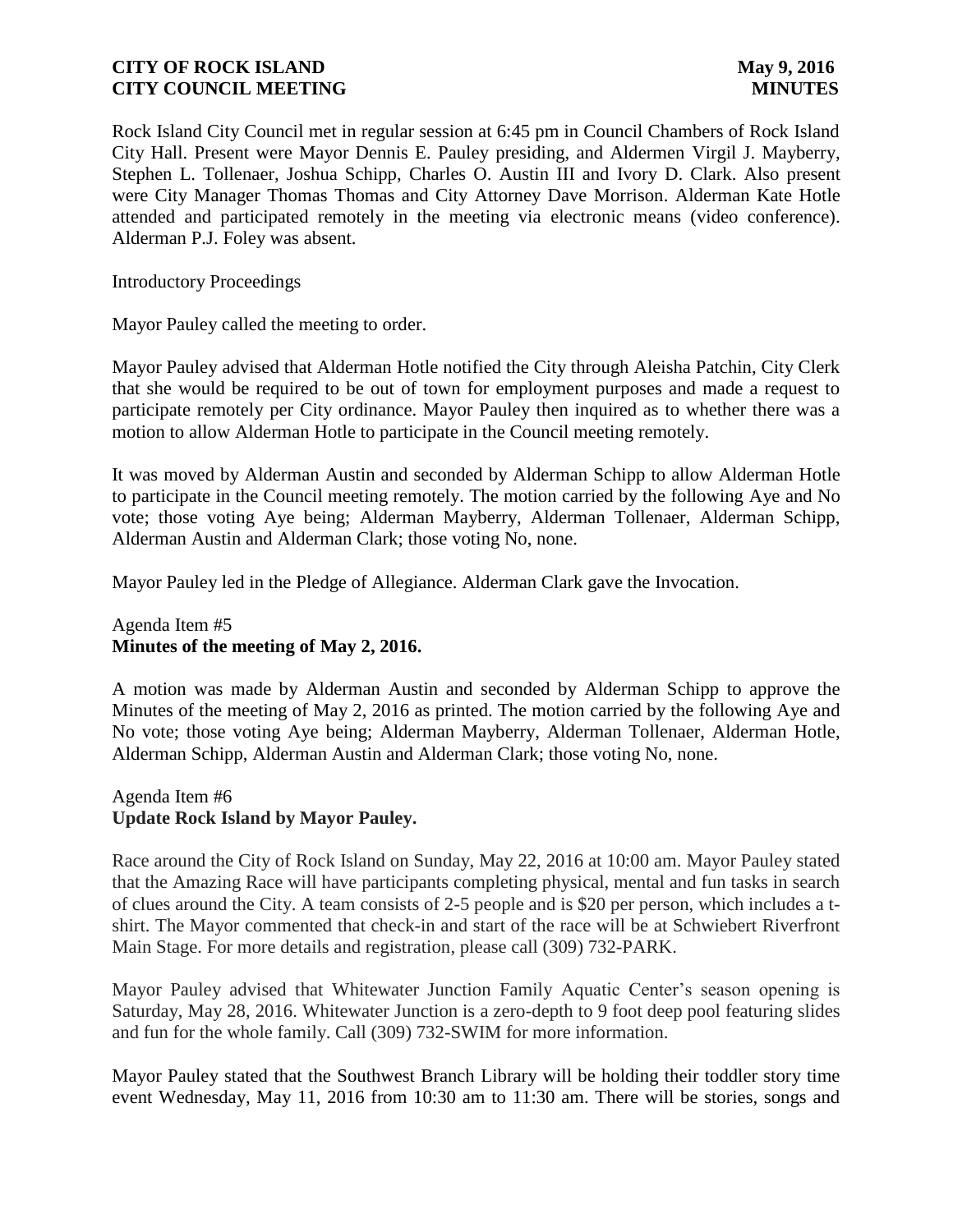fun activities for children ages birth to five. The event is free. For more details, call (309) 732- 7338.

Mayor Pauley advised that the 2016 Quad Cities Heart Walk will take place Saturday, May 21, 2016 starting at 8:00 am in the District of Rock Island. Everyone has a reason to live a healthier, longer life, so sign-up today. Mayor Pauley commented that the Heart Walk is the American Heart Association's premier event, which promotes physical activity and heart healthy living in a fun, family environment. Gates open at 8:00 am with the walk beginning at 9:00 am. For more information, please visit www.quadcitiesheartwalk.org.

#### Agenda Item #7

## **Proclamation declaring May 15 through May 21, 2016 as National Public Works Week.**

Mayor Pauley read the proclamation. Public Works Director Randy Tweet thanked Council on behalf of all the men and women of Public Works. Mr. Tweet stated that there are a lot of big projects this year and he is looking forward to another exciting season.

#### Agenda Item #8

# **Proclamation declaring May 2016 as a month to celebrate the 60th Anniversary of the Butterworth Center and Deere-Wiman House.**

Mayor Pauley read the proclamation. Stacy Klingler, Executive Director of the Butterworth Center & Deere-Wiman House thanked Council for recognizing the generous contributions of William and Katherine Butterworth and the Deere family. Ms. Klingler stated that last year, they hosted 1,516 meetings for 172 different groups and that represented \$350,000.00 in free meeting space that they gave back to the citizens of the Quad Cities. Ms. Klingler further discussed the programs that are held at the Butterworth Center.

#### Agenda Item #9

### **A Special Ordinance amending Chapter 9, Article II, Sec. 9-83 of the Code of Ordinances as it relates to adding a one hour parking zone**.

It was moved by Alderman Clark and seconded by Alderman Tollenaer to consider, suspend the rules and pass the ordinance. The motion carried by the following Aye and No vote; those voting Aye being; Alderman Mayberry, Alderman Tollenaer, Alderman Schipp, Alderman Austin and Alderman Clark; those voting No, Alderman Hotle.

#### Agenda Item #10

### **A Special Ordinance establishing specific parking zones on specific streets.**

Alderman Tollenaer moved and Alderman Clark seconded to consider, suspend the rules and pass the ordinance. The motion carried by the following Aye and No vote; those voting Aye being; Alderman Mayberry, Alderman Tollenaer, Alderman Schipp, Alderman Austin and Alderman Clark; those voting No, Alderman Hotle.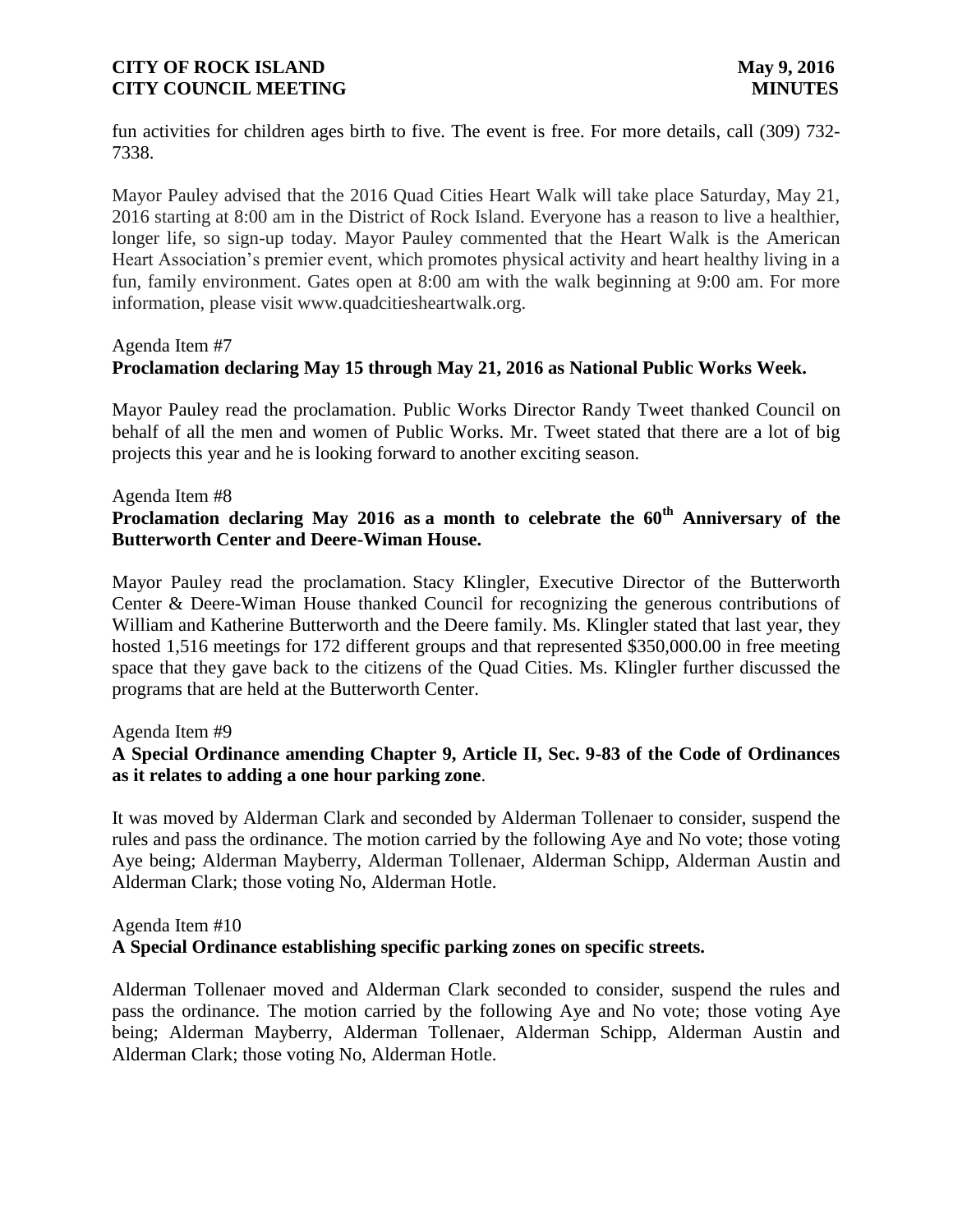Agenda Item #11

**A Special Ordinance amending Chapter 10, Article VI, Sec. 10-107.11 of the Code of Ordinances as it relates to adding the penalty of first offense of overtime parking in a 30 minute, 1 hour or 2 hour parking zone**.

It was moved by Alderman Tollenaer and seconded by Alderman Schipp to consider, suspend the rules and pass the ordinance. The motion carried by the following Aye and No vote; those voting Aye being; Alderman Mayberry, Alderman Tollenaer, Alderman Hotle, Alderman Schipp, Alderman Austin and Alderman Clark; those voting No, none.

Agenda Item #12 **CLAIMS**

It was moved by Alderman Austin and seconded by Alderman Tollenaer to accept the following reports and authorize payments as recommended.

Comments followed. Alderman Mayberry thanked staff for adding the location (city and state) of the companies on the memos.

After comments, the motion carried by the following Aye and No vote; those voting Aye being; Alderman Mayberry, Alderman Tollenaer, Alderman Hotle, Alderman Schipp, Alderman Austin and Alderman Clark; those voting No, none.

a. Report from the Human Resources Department regarding payment in the amount of \$24,474.07 to City Attorney Dave Morrison of Rock Island, IL for legal services rendered for the month of April.

b. Report from the Human Resources Department regarding payment in the amount of \$4,828.32 to American Family Insurance of Madison, WI for General Liability claim.

c. Report from the Human Resources Department regarding payment in the amount of \$500.00 to Joyce Chamberlin of Rock Island, IL for General Liability claim.

d. Report from the Human Resources Department regarding payment in the amount of \$4,505.00 to Sam Spitzmiller of Rock Island, IL for General Liability claim.

e. Report from the Public Works Department regarding payment #7 in the amount of \$334,614.49 to Civil Constructors, Inc. of East Moline, IL for services provided for the Farmall Storage Tank project.

f. Report from the Public Works Department regarding payment #29 in the amount of \$99,016.38 to Gilbane Building Company of Chicago, IL for construction services provided for the Rock Island Police Station project.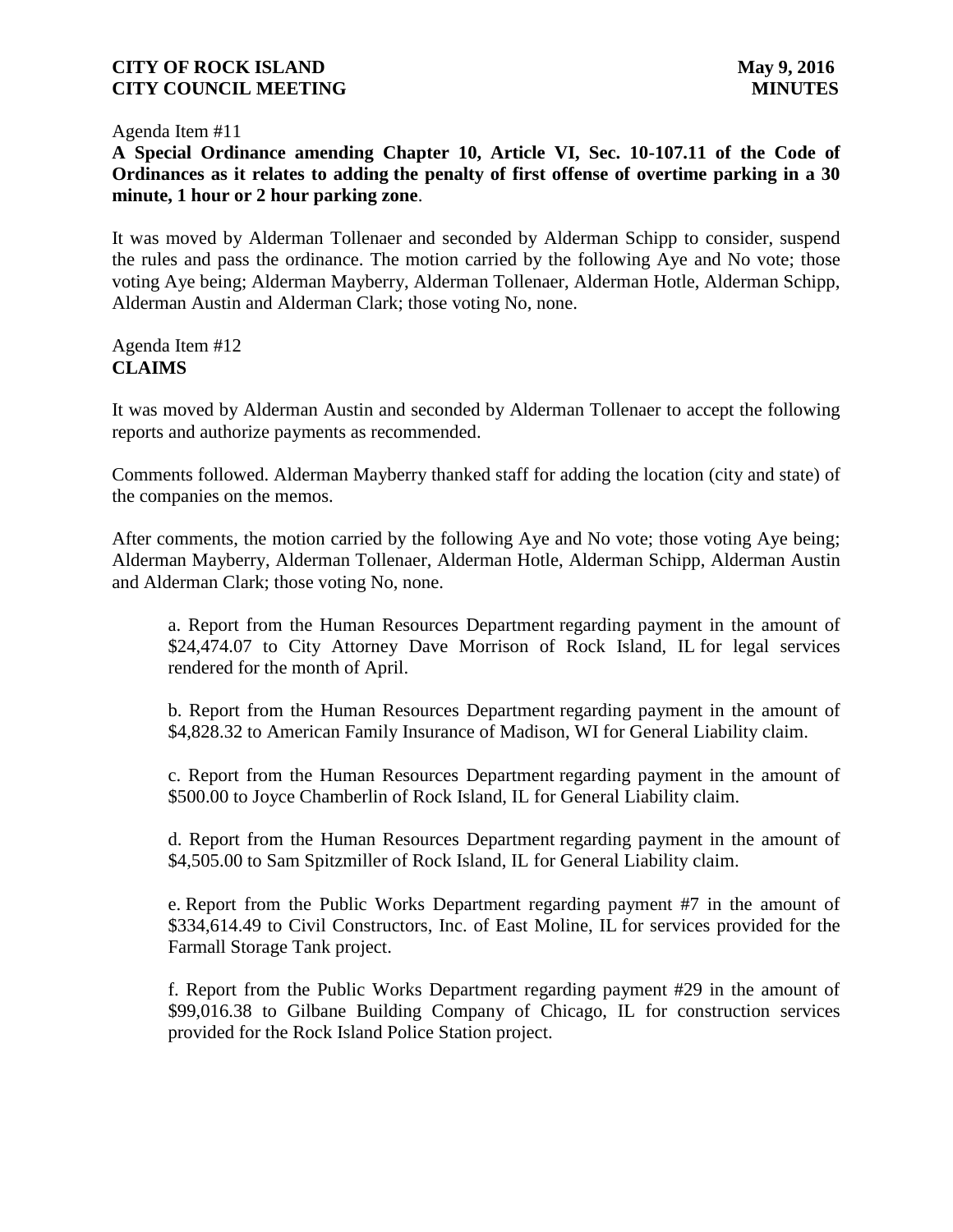### Agenda Item #13 **Claims for the week of April 29 through May 5 in the amount of \$267,987.56.**

Alderman Clark moved and Alderman Schipp seconded to allow the claims. The motion carried by the following Aye and No vote; those voting Aye being; Alderman Mayberry, Alderman Tollenaer, Alderman Hotle, Alderman Schipp, Alderman Austin and Alderman Clark; those voting No, none.

#### Agenda Item #14

### **Report from the Public Works Department regarding Request for Qualifications from engineering firms for consulting services as it relates to utilities privatization on the Rock Island Arsenal, recommending the selection of Mead & Hunt.**

It was moved by Alderman Tollenaer and seconded by Alderman Mayberry to approve the selection of Mead & Hunt as recommended and authorize staff to negotiate a service agreement.

Discussion followed. Alderman Schipp inquired as to where Mead & Hunt are located at.

Public Works Director Randy Tweet stated that they are located in Middleton, Wisconsin. Mr. Tweet stated that staff looked for people that have specifically done utilities privatization. Mr. Tweet added that a lot of the contractors have done work evaluating different systems on military bases, but as far as actually putting together an actual package and the whole process, Mead & Hunt have the most experience in privatization. Mr. Tweet further discussed this item.

After discussion, the motion carried by the following Aye and No vote; those voting Aye being; Alderman Mayberry, Alderman Tollenaer, Alderman Hotle, Alderman Schipp, Alderman Austin and Alderman Clark; those voting No, none.

#### Agenda Item #15

## **Report from the Finance Department regarding an adjustment to the CY 2016 Budget, recommending increasing the Motor Fuel Tax Fund in the amount of \$229,401.00**.

Alderman Austin moved and Alderman Tollenaer seconded to approve the budget adjustment as recommended. The motion carried by the following Aye and No vote; those voting Aye being; Alderman Mayberry, Alderman Tollenaer, Alderman Hotle, Alderman Schipp, Alderman Austin and Alderman Clark; those voting No, none.

### Agenda Item #16

## **Report from the Public Works Department regarding an amended Resolution appropriating \$1,214,731.86 of Motor Fuel Tax funds for street maintenance for 2015.**

It was moved by Alderman Austin and seconded by Alderman Mayberry to adopt the resolution as recommended.

Discussion followed. Alderman Schipp inquired upon Public Works Director Randy Tweet as to whether the resolution was being amended for an increase in funding.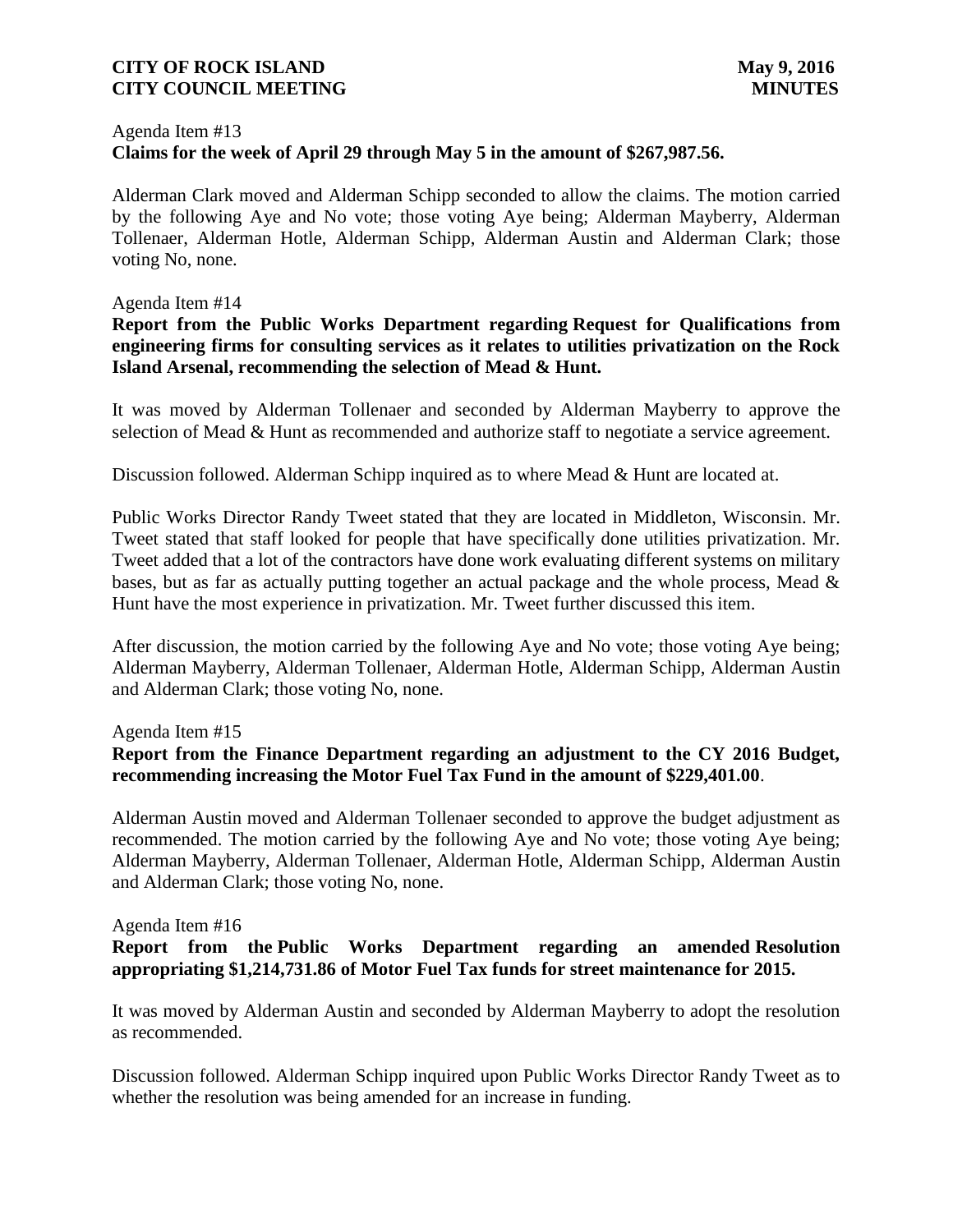Mr. Tweet stated that it is actually a decrease. Mr. Tweet advised that the next item is a Resolution for this year. Mr. Tweet explained that if it gets to the end of the year and 100% of the money is not spent in which it was not, then in order for the audit, there has to be a Resolution that lists the exact amount of money that was spent last year out of the Motor Fuel Tax. Mr. Tweet stated that it is basically balancing last year's budget.

After discussion, the motion carried by the following Aye and No vote; those voting Aye being; Alderman Mayberry, Alderman Tollenaer, Alderman Hotle, Alderman Schipp, Alderman Austin and Alderman Clark; those voting No, none.

#### Agenda Item #17

## **Report from the Public Works Department regarding a Resolution appropriating \$1,184,401.00 of Motor Fuel Tax funds for street maintenance.**

Alderman Schipp moved and Alderman Clark seconded to adopt the resolution as recommended. The motion carried by the following Aye and No vote; those voting Aye being; Alderman Mayberry, Alderman Tollenaer, Alderman Hotle, Alderman Schipp, Alderman Austin and Alderman Clark; those voting No, none.

#### Agenda Item #18

**Report from the Martin Luther King Center regarding a street closing at 9th Street between 6th and 7th Avenues and a sound amplification request for their end of the year After School Program celebration on Friday, May 27, 2016 from 3:00 pm to 9:00 pm, and requesting that the sound amplification fee be waived.**

Alderman Clark moved and Alderman Schipp seconded to approve the requests and waive the fee as recommended. The motion carried by the following Aye and No vote; those voting Aye being; Alderman Mayberry, Alderman Tollenaer, Alderman Hotle, Alderman Schipp, Alderman Austin and Alderman Clark; those voting No, none.

#### Agenda Item #19

**Report from the City Clerk regarding a request from Cool Beanz Coffeehouse and Radicle Effect Brewerks for outdoor entertainment on Saturday, June 4, 2016 from 1:00 pm to 5:00 pm in conjunction with the annual Retro Rally event, a request to close a portion of the alley between 1325 30th Street and 1340 31st Street, a request to sell alcohol outside until 5:00 pm in the enclosed area and requesting that Public Works provide two outdoor trash receptacles.**

It was moved by Alderman Schipp and seconded by Alderman Austin to approve the outdoor entertainment as recommended, the partial alley closing, the request for outdoor alcohol until 5:00 pm in the enclosed area, and authorize Public Works to provide two outdoor trash receptacles, subject to providing the proper fencing, allowing sidewalks to remain open, complying with all liquor license regulations and subject to being closed down early if noise complaints are received. The motion carried by the following Aye and No vote; those voting Aye being; Alderman Mayberry, Alderman Tollenaer, Alderman Hotle, Alderman Schipp, Alderman Austin and Alderman Clark; those voting No, none.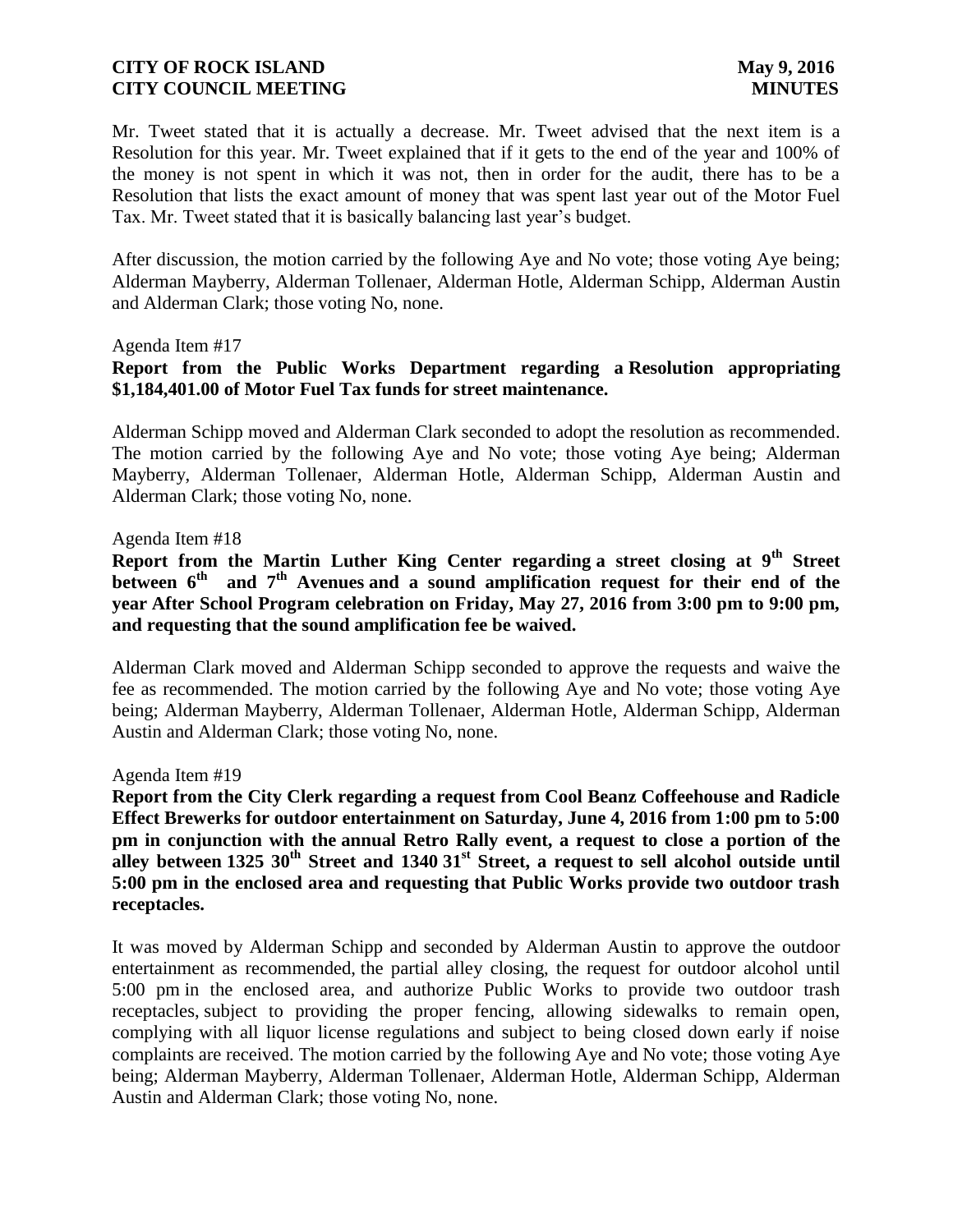Agenda Item #20 **Other Business.**

Alderman Clark stated that on May  $14<sup>th</sup>$  at 9:00 am at the Martin Luther King Center parking lot, there will be a First Ward cleanup and everyone is welcome.

Alderman Schipp stated that in the Keystone neighborhood (Sixth Ward), there will be a cleanup this Saturday from 9:00 am to 1:00 pm on  $44<sup>th</sup>$  Street. Alderman Schipp commented that this is a semi-annual process to keep 44<sup>th</sup> Street clean from litter and debris.

Alderman Schipp commented that there was a neighborhood yard sale at St. John's Lutheran Church this past Saturday.

Alderman Schipp reminded everyone that this Saturday is the letter carrier's food drive. Alderman Schipp stated that there are 122,000 yellow bags going out throughout the community for non-perishable food goods. Alderman Schipp added that your letter carrier will pick it up. Alderman Schipp commented that all of the food collected goes to the River Bend Foodbank to help alleviate the issue of hunger in the community.

Alderman Schipp commented on an editorial published by the Dispatch on May  $7<sup>th</sup>$ . Alderman Schipp stated that the editorial basically was criticizing the Council in regards to the plan for downtown Rock Island. Alderman Schipp advised that the Downtown Plan that Council approved was the bi-product of 18 months of community conversations, online surveys and meetings in the District with residents and business owners. Alderman Schipp stated that the reality is that the downtown needs attention and it needs a path forward into the future. Alderman Schipp further discussed this item as it related to the funding that was applied for from the State concerning the Woonerf (living streets) project.

Alderman Mayberry inquired upon Alderman Schipp as to whether he was in constant contact with staff in regards to Walmart and the Salvation Army.

Alderman Schipp stated that he does stay as up to date as possible with these issues. Alderman Schipp advised that when he gets a call from the local media, they expect that as an elected official, he has the general knowledge and can comment on issues clearly and quickly. Alderman Schipp and Alderman Mayberry further discussed this subject.

Alderman Mayberry inquired as to whether Alderman Schipp was running for the office of Mayor in Rock Island. Alderman Schipp stated that he has had numerous individuals ask him to strongly consider it. Alderman Schipp commented that he has strongly considered it and he will be running for the office of Mayor.

Mayor Pauley stated that one person signed up to speak and says that he lives at Whitewater Junction. Mayor Pauley inquired upon Parks and Recreation Director John Gripp as to whether there was any housing at all at Whitewater Junction. Mr. Gripp stated no.